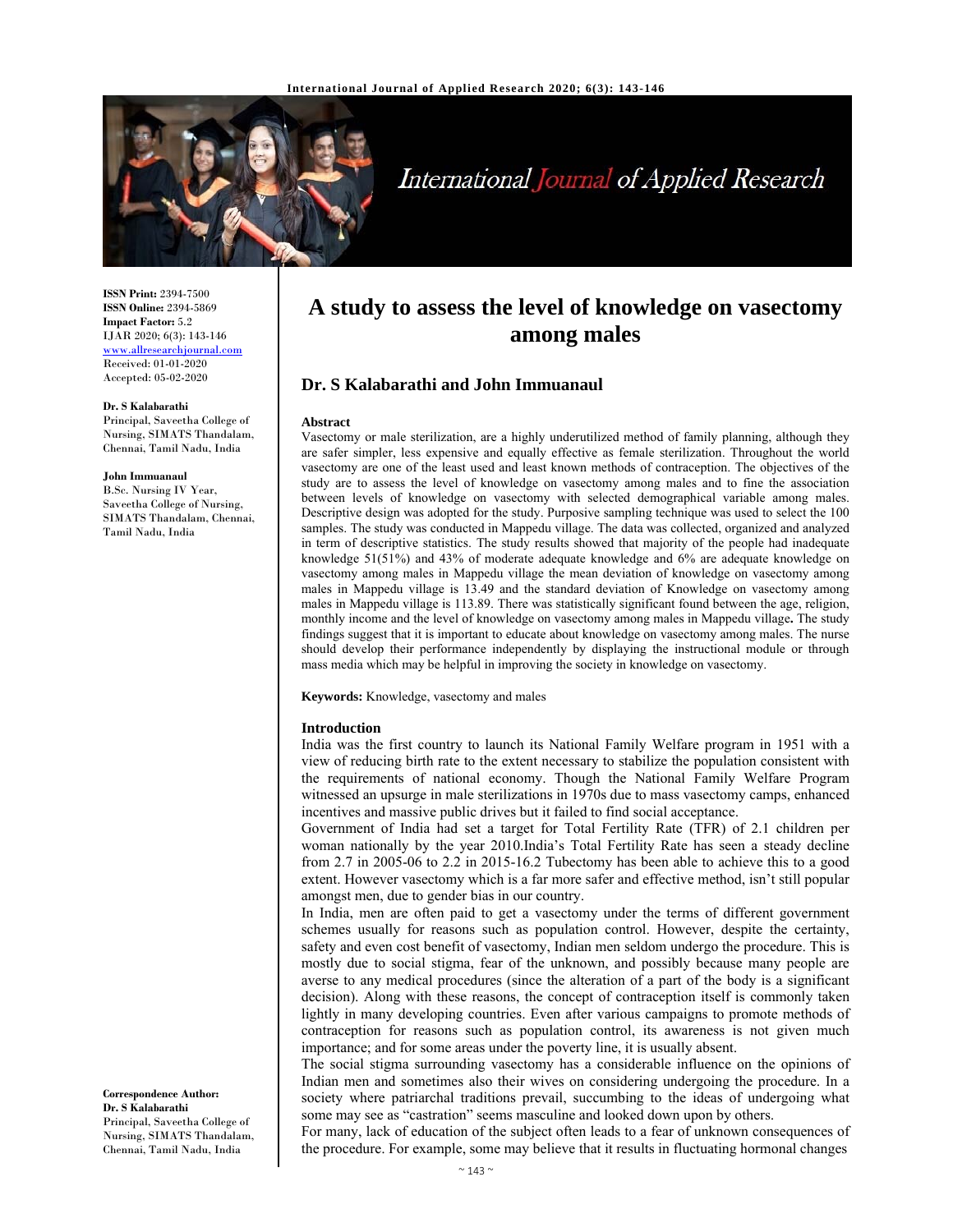or even permanent changes to the physical appearance of a man. Certain uneducated persons may also have a negative perception that the removal of a reproductive organ which makes them barren will label them as no longer an 'ideal' female or male.

Vasectomy or male sterilization, are a highly underutilized method of family planning, although they are safer simpler, less expensive and equally effective as female sterilization. Throughout the world vasectomy are one of the least used and least known methods of contraception. The number of female sterilization exceeds the number of male sterilization is in a 5 to 1 ration.

The Indian Council of Medical Research, New Delhi for having approved vasectomy is one of the most reliable and cost effective permanent methods of contraception. Despite its popularity, certain issues pertaining to the procedure remain unresolved. Family planning is recognized as basic human right (UNO1968).all couples and individuals have basic human right to decide freely and responsibly on number and spacing of their children and to have the information education and means to do so.

The negative attitude of service provider also a key reason for the failure of men contraceptives use, Spousal communication and cultural misconception about family planning that contribute to decrease level of male involvement in use of contraception and the health related issues reaches women earlier and easy to motivate or change in health care behaviour in women compare with men.

Recently Non scalpel vasectomy camp was conducted in Bangalore was not successful because the number of participants means the public was less and few men were disagreed in procedure area because of poor knowledge, the sad part about this issue is that most of them were well educated and the camp was conducted in the industrial city of Karnataka, Health professionals should provide decision support to men facing the decision about having a vasectomy or not. A decision aid on male sterilization would be useful in this respect. The objectives of the study are to assess the level of knowledge on vasectomy among males and to fine the association between levels of knowledge on vasectomy with selected demographical variable among males. The researcher has observed many males who are ignorant about vasectomy so the researcher has identified and investigated level of knowledge on vasectomy among males.

#### **Materials and Methods**

Descriptive design was adopted by the investigator to identify the level of knowledge on vasectomy among males. Purposive sampling technique was used to select the 100 samples. The study was conducted in Mappedu village. Purposive sampling technique was used to select the 100 samples. The Inclusion criteria for the study are males who are willing to participate and who are available at the time of data collection. The exclusion criteria for the study are Males below 21 years and above 45 years. Data was collected using structured interview schedule to assess the demographical variables among males. The project has been approved by the ethics committee of the institution. Informed consent was obtained from the participants before initiating the study.

#### **Results**

| S. No          | <b>Demographic Variable</b>               |                         | <b>Frequency Percentage</b>  |
|----------------|-------------------------------------------|-------------------------|------------------------------|
| $\mathbf{1}$   | Age                                       |                         |                              |
|                | $21-30$ Years<br>a)                       | 28                      | 28%                          |
|                | b)<br>$31-40$ Years                       | 48                      | 48%                          |
|                | 41-50 Years<br>$\circ$ )                  | 11                      | 11%                          |
|                | $\overline{51}$ -60 years<br>$\mathbf{d}$ | 13                      | $13\%$                       |
|                | Type of family                            |                         |                              |
| $\overline{2}$ | Joint family<br>a)                        | 38                      | 38%                          |
|                | Nuclear family<br>$\bar{b}$ )             | 63                      | 63%                          |
|                | Religion                                  |                         |                              |
|                | Hindu<br>a)                               | 53                      | 53%                          |
| 3              | Christian<br>b)                           | 43                      | 43%                          |
|                | Muslim<br>$\mathbf{c})$                   | $\overline{4}$          | 4%                           |
|                | Others<br>d)                              | $\blacksquare$          | $\qquad \qquad \blacksquare$ |
| 4              | <b>Educational Status</b>                 |                         |                              |
|                | Undergraduate<br>a)                       | 36                      | 36%                          |
|                | b)<br>Postgraduate                        | $\overline{\mathbf{c}}$ | 2%                           |
|                | Doctorate<br>$\circ$ )                    |                         |                              |
|                | School education<br>d)                    | 62                      | 62%                          |
| 5              | Monthly income                            |                         |                              |
|                | Rs. 5000 to 10000<br>a)                   | 29                      | 29%                          |
|                | Rs. 10000 to 15000<br>b)                  | 59                      | 59%                          |
|                | Above Rs.15000<br>$\mathbf{c}$            | 12                      | 12%                          |
|                | Number of living children                 |                         |                              |
|                | One<br>a)                                 | 20                      | $\frac{20\%}{20\%}$          |
| 6              | Two<br>b)                                 | 59                      | 59%                          |
|                | Three<br>$\mathbf{c})$                    | 12                      | 12%                          |
|                | More than three<br>d)                     | 9                       | 9%                           |
| 7              | Vasectomy if undergone by any             |                         |                              |
|                | of the family members                     |                         |                              |
|                | Yes<br>a)                                 |                         |                              |
|                | b)<br>N <sub>0</sub>                      | 100                     | 100%                         |

**Table 1:** Frequency and percentage distribution of demographic variable among males in Mappedu village. (N=100)

Table 1 shows that out of 100 samples majority of them belong to the age group of (48%) 31-40 years, 62% were lived in a nuclear family, 53% were Hindus and 43% were Christian, 62% were studied only school education, 59% people get monthly income of 10,000-15,000 INR, 59% people had 2 numbers of living children and 100% people doesn't undergone vasectomy.

**Table 2:** Frequency and percentage distribution of the level of knowledge on vasectomy among males in Mappedu village

| Inadequate knowledge |            | Moderate knowledge |            | Adequate knowledge |            | <b>Mean</b>    | Standard  |
|----------------------|------------|--------------------|------------|--------------------|------------|----------------|-----------|
| Frequency            | Percentage | Frequency          | Percentage | Frequency          | Percentage |                | deviation |
|                      | 51%        |                    | 43%        |                    | 6%         | $.3.4^{\circ}$ | 13.89     |

Table 2 Showed that majority of the people had inadequate knowledge 51(51%) and 43% of moderate adequate knowledge and 6% are adequate knowledge on vasectomy among males in Mappedu village the mean deviation of knowledge on vasectomy among males in Mappedu village is 13.49 and the standard deviation of Knowledge on vasectomy among males in Mappedu village is 113.89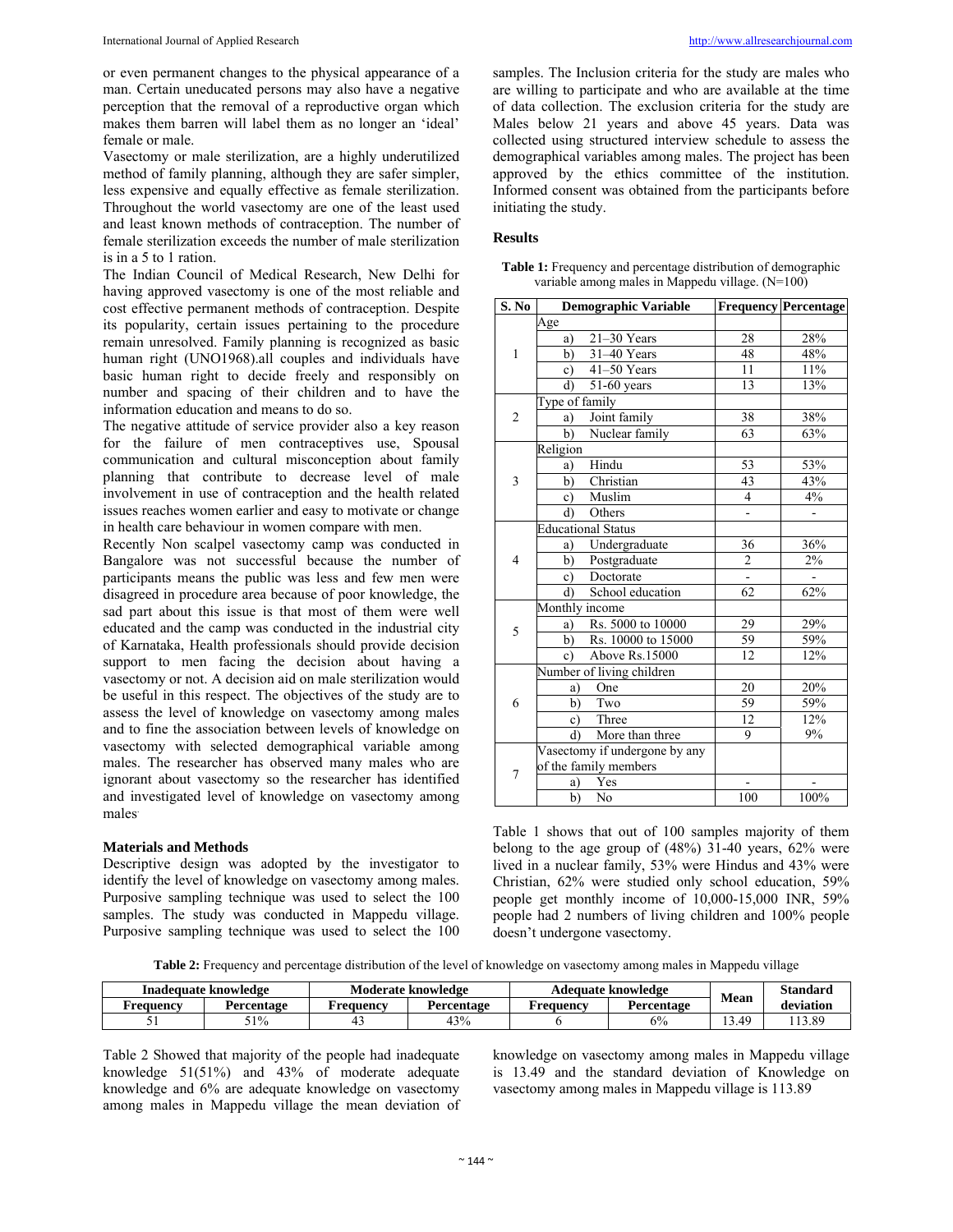

**Fig 1:** Frequency and percentage distribution of the level of knowledge on vasectomy among males in Mappedu village

| S. No. | <b>Demographic Variable</b>        | <b>Inadequate</b><br>knowledge |               | Moderate<br>knowledge    |               | Adequate<br>knowledge    |                          | Chi-square value and p      |  |
|--------|------------------------------------|--------------------------------|---------------|--------------------------|---------------|--------------------------|--------------------------|-----------------------------|--|
|        |                                    | N <sub>0</sub>                 | $\frac{0}{0}$ | N <sub>0</sub>           | $\frac{6}{6}$ | No.                      | $\frac{6}{6}$            | value                       |  |
| 1.     | Age                                |                                |               |                          |               |                          |                          |                             |  |
|        | $21-30$ Years<br>a)                | 9                              | 9%            | 15                       | 15%           | 4                        | $4\%$                    | $\chi^2 = 15.457$           |  |
|        | $31-40$ Years<br>b)                | 29                             | 29%           | 17                       | 17%           | $\overline{c}$           | $2\%$                    | $df=6$                      |  |
|        | $41-50$ Years<br>c)                | 3                              | 3%            | 8                        | 8%            | $\overline{\phantom{a}}$ | $\overline{\phantom{a}}$ | S                           |  |
|        | $51-60$ years<br>d)                | 10                             | 10%           | 3                        | 3%            | $\overline{\phantom{0}}$ |                          |                             |  |
| 2.     | <b>Religion</b>                    |                                |               |                          |               |                          |                          |                             |  |
|        | Hindu<br>a)                        | 21                             | 21%           | 30                       | 30%           | $\overline{2}$           | $2\%$                    | $\chi^2 = 44.361$           |  |
|        | Christian<br>b)                    | 30                             | 30%           | 12                       | 12%           |                          | $1\%$                    | $df=6$                      |  |
|        | Muslim<br>c)                       | $\overline{\phantom{0}}$       | ۰             |                          | $1\%$         | 3                        | 3%                       | S                           |  |
|        | Others<br>d)                       | $\overline{\phantom{a}}$       | -             | $\overline{\phantom{a}}$ | -             | $\overline{\phantom{a}}$ | $\overline{\phantom{a}}$ |                             |  |
| 3.     | <b>Monthly income</b>              |                                |               |                          |               |                          |                          |                             |  |
|        | Rs. 5000 to 10000<br>a)            | 13                             | 13%           | 15                       | 15%           |                          | $1\%$                    | $\chi^2 = 20.428$<br>$df=4$ |  |
|        | Rs. 10000 to 15000<br>$\mathbf{b}$ | 35                             | 35%           | 23                       | 23%           |                          | $1\%$                    | S                           |  |
|        | Above Rs.15000<br>c)               | $\mathbf{3}$                   | 3%            | 5                        | $5\%$         | 4                        | $4\%$                    |                             |  |

**Table 3:** Association between demographic variables with the level of knowledge on vasectomy among males in Mappedu village

Table 3: Shows that there was an association between the demographic variable and knowledge on vasectomy among rural people in Mappedu. There was statistically significant found between the age, religion, monthly income and the level of knowledge on vasectomy among males in Mappedu village**.** 

### **Discussion**

The present study findings reveals that the frequency and percentage distribution of the level of knowledge showed that majority of the people had inadequate knowledge 51(51%) and 43% of moderate adequate knowledge and 6% are adequate knowledge on vasectomy among males in Mappedu village the mean deviation of knowledge on vasectomy among males in Mappedu village is 11.39 and the standard deviation of Knowledge on vasectomy among males in Mappedu village is 113.89. The findings of the study were supported by Agofure Otovwe *et al*., (2018) conducted a study to investigate the knowledge and perception of vasectomy among male staffs of Novena University Ogume, Delta State Nigeria. A cross-sectional study was conducted among 151 purposively selected male staffs of Novena University, Ogume. The results show that the mean age of the respondents was 36.99±11.08 years.

The overall level of knowledge show that 57% of the respondents had good knowledge of vasectomy, while 58.30% demonstrated poor perception towards vasectomy and 57% exhibited poor attitude towards vasectomy.

The association between demographic variables with the level of knowledge on vasectomy among males in a selected village at Mappedu shows that there was an association between the demographic variable and knowledge on vasectomy among rural people in Mappedu. There was statistically significant found between the age, religion, monthly income and the level of knowledge on vasectomy among males in Mappedu village**.** 

These findings are supported by Amruta (2018) who conducted a study to identifying the knowledge and attitude regarding vasectomy among the couples of Selected Area of pimri pune. The finding in correlation between the knowledge with the selected demographic variables of samples shows that, there are significant association between knowledge and the education, occupation and religion. The finding was there is correlations between the attitudes with the selected demographic variables are significant association between attitude with gender and religion.